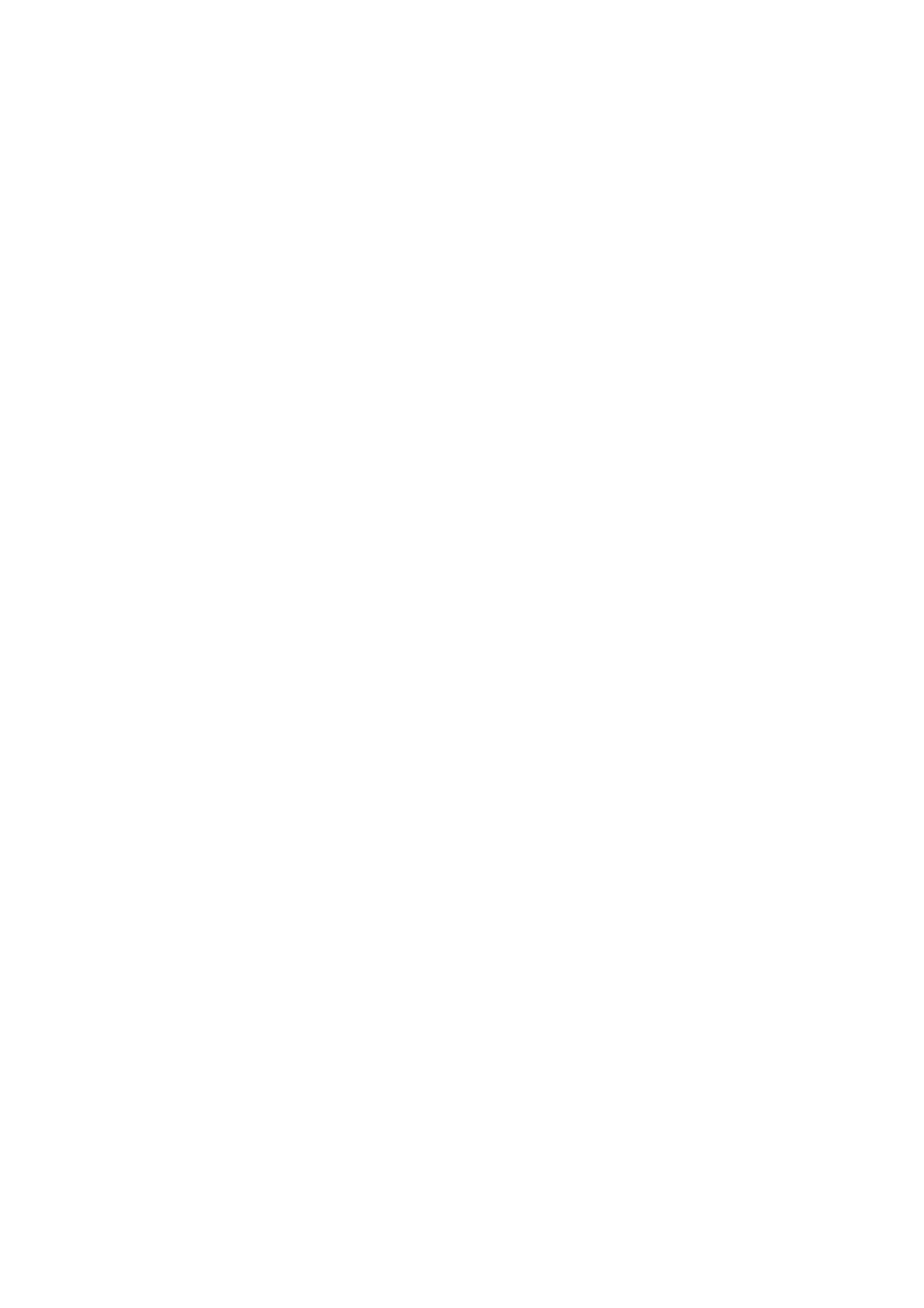The author assumes no responsibility for any errors or omissions that may appear in this document nor does it make a commitment to update the information contained herein.

Third-party brands and names are the property of their respective owners.

April 22, 1999 Taipei, Taiwan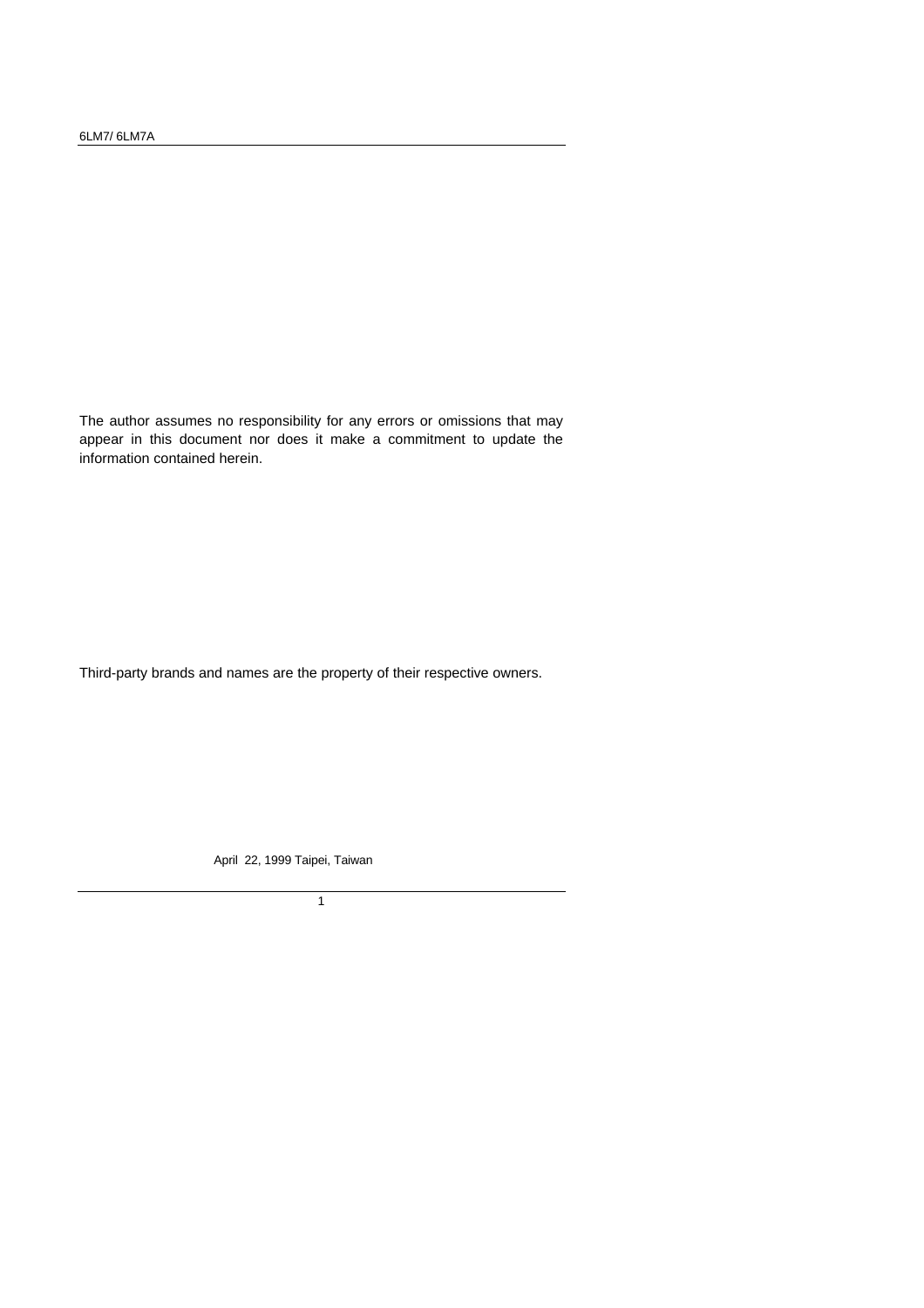#### **I. Quick Installation Guide :**

#### **CPU SPEED SETUP**

The default system bus speed is 66 MHz. The user can change the DIP SWITCH **(SW)** selection to set up the CPU speed for 366 - 566MHz processor.

|         |  |  |  | The CPU speed must match with the frequency RATIO. It will         |  |
|---------|--|--|--|--------------------------------------------------------------------|--|
|         |  |  |  | cause system hanging up if the frequency RATIO is higher than that |  |
| of CPU. |  |  |  |                                                                    |  |

| <b>FREQ. RATIO</b> | <b>DIP SWITCH (SW)</b>    |                    |                    |                           |  |  |
|--------------------|---------------------------|--------------------|--------------------|---------------------------|--|--|
|                    | 1                         | 2                  | 3                  | 4                         |  |  |
| $X_3$              | O                         | X                  | О                  | О                         |  |  |
| X <sub>3.5</sub>   | X                         | $\pmb{\mathsf{X}}$ | О                  | $\mathbf{o}$              |  |  |
| X <sub>4</sub>     | О                         | O                  | χ                  | O                         |  |  |
| $X$ 4.5            | X                         | O                  | X                  | O                         |  |  |
| X <sub>5</sub>     | O                         | $\pmb{\mathsf{X}}$ | χ                  | O                         |  |  |
| X <sub>5.5</sub>   | $\boldsymbol{\mathsf{X}}$ | $\pmb{\mathsf{X}}$ | $\pmb{\mathsf{X}}$ | O                         |  |  |
| X <sub>6</sub>     | О                         | О                  | O                  | χ                         |  |  |
| X 6.5              | X                         | $\mathbf{o}$       | O                  | $\pmb{\mathsf{X}}$        |  |  |
| X <sub>7</sub>     | О                         | $\pmb{\mathsf{X}}$ | O                  | χ                         |  |  |
| X 7.5              | X                         | χ                  | O                  | χ                         |  |  |
| X8                 | О                         | О                  | $\pmb{\mathsf{X}}$ | $\pmb{\mathsf{X}}$        |  |  |
| X 8.5              | X                         | О                  | X                  | $\boldsymbol{\mathsf{X}}$ |  |  |
| X <sub>9</sub>     | О                         | X                  | X                  | X                         |  |  |
| X 9.5              | χ                         | Χ                  | X                  | χ                         |  |  |

 $\bullet$  JP2, JP3, JP4 (Select the system speed; 66, 75, 83 MHz)

| <b>MAIN CLOCK</b> | JP4     | JP3     | JP2.    |
|-------------------|---------|---------|---------|
| 66MHz             | $2 - 3$ | $2 - 3$ | $2 - 3$ |
| 75MHz             | $2 - 3$ | $1 - 2$ | $2 - 3$ |
| 83MHz             | 1.2     | 2-3     | $1 - 2$ |

**´Note: We don' t recommend you to setup your system speed to 75 or 83MHz because these frequencies are not the standard specifications for CPU, Chipset and most of the peripherals. Whether your system can run under 75 or 83MHz properly will depend on your hardware configurations: CPU, SDRAM, Cards, etc.**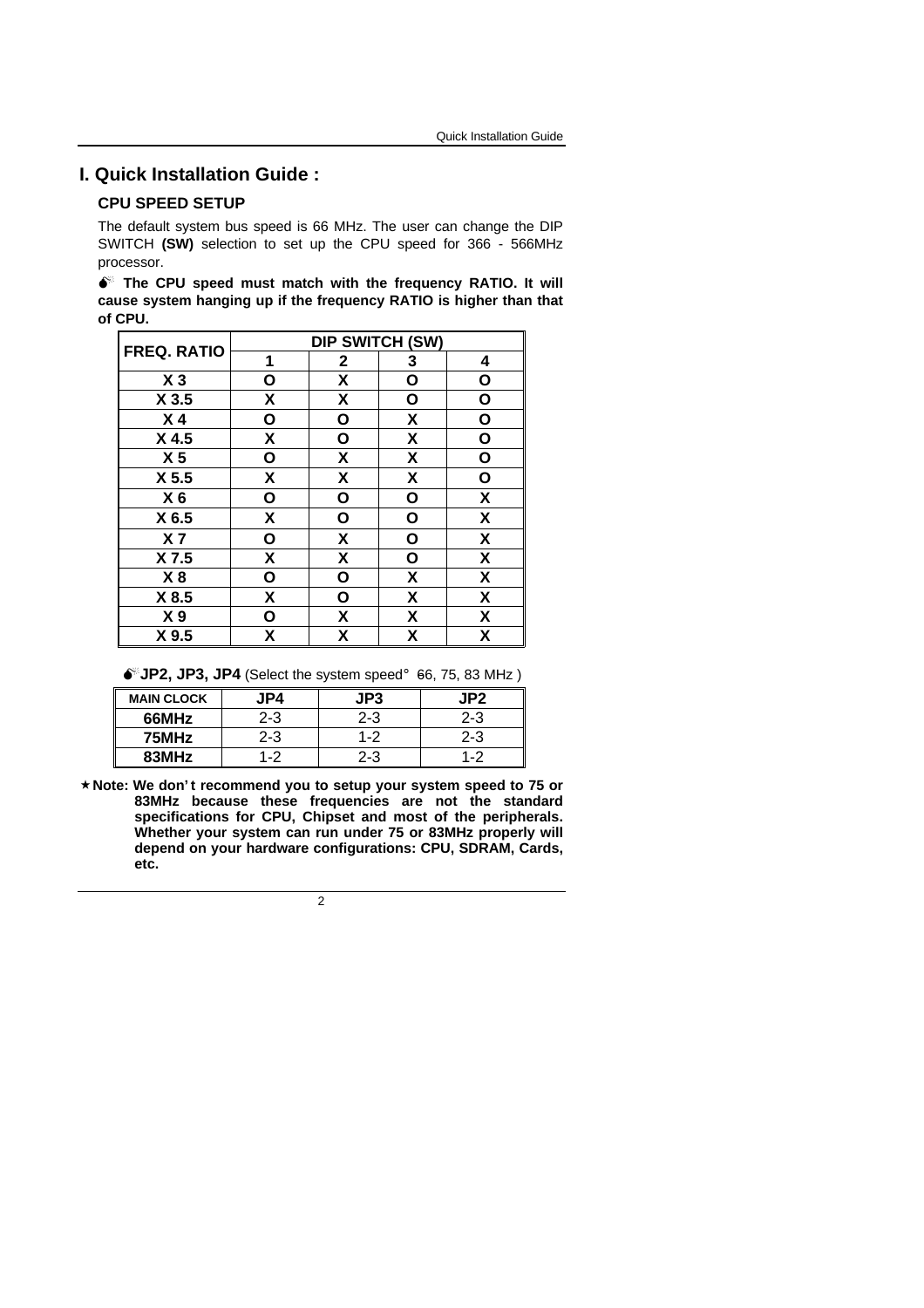$\mathcal{F}$  The black part in the picture is the white extruding piece of **the**

#### **DIP switch.**



2. Celeron<sup>TM</sup> 400 MHz / 66MHz FSB



3. Celeron<sup>TM</sup> 433 MHz / 66MHz FSB

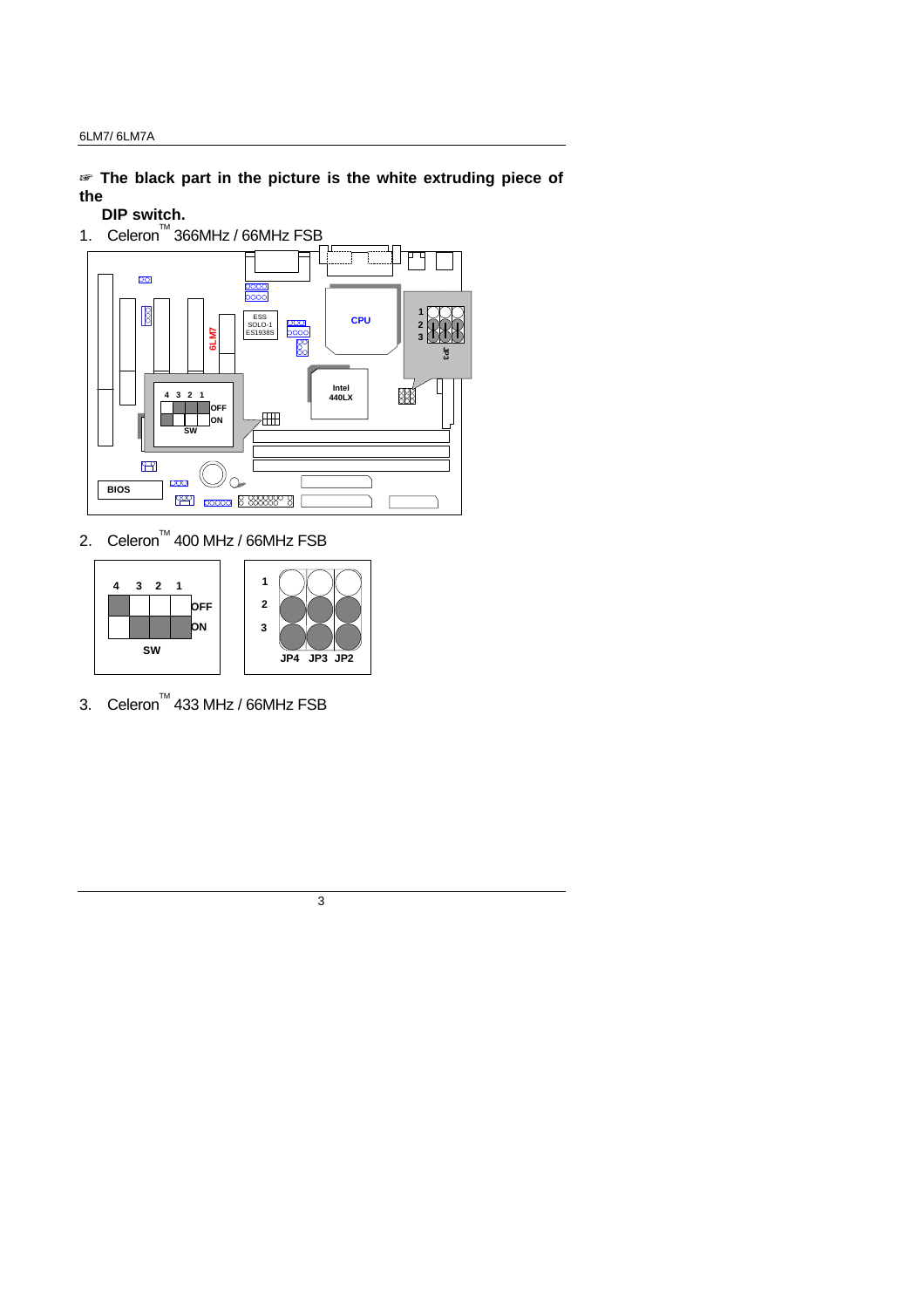

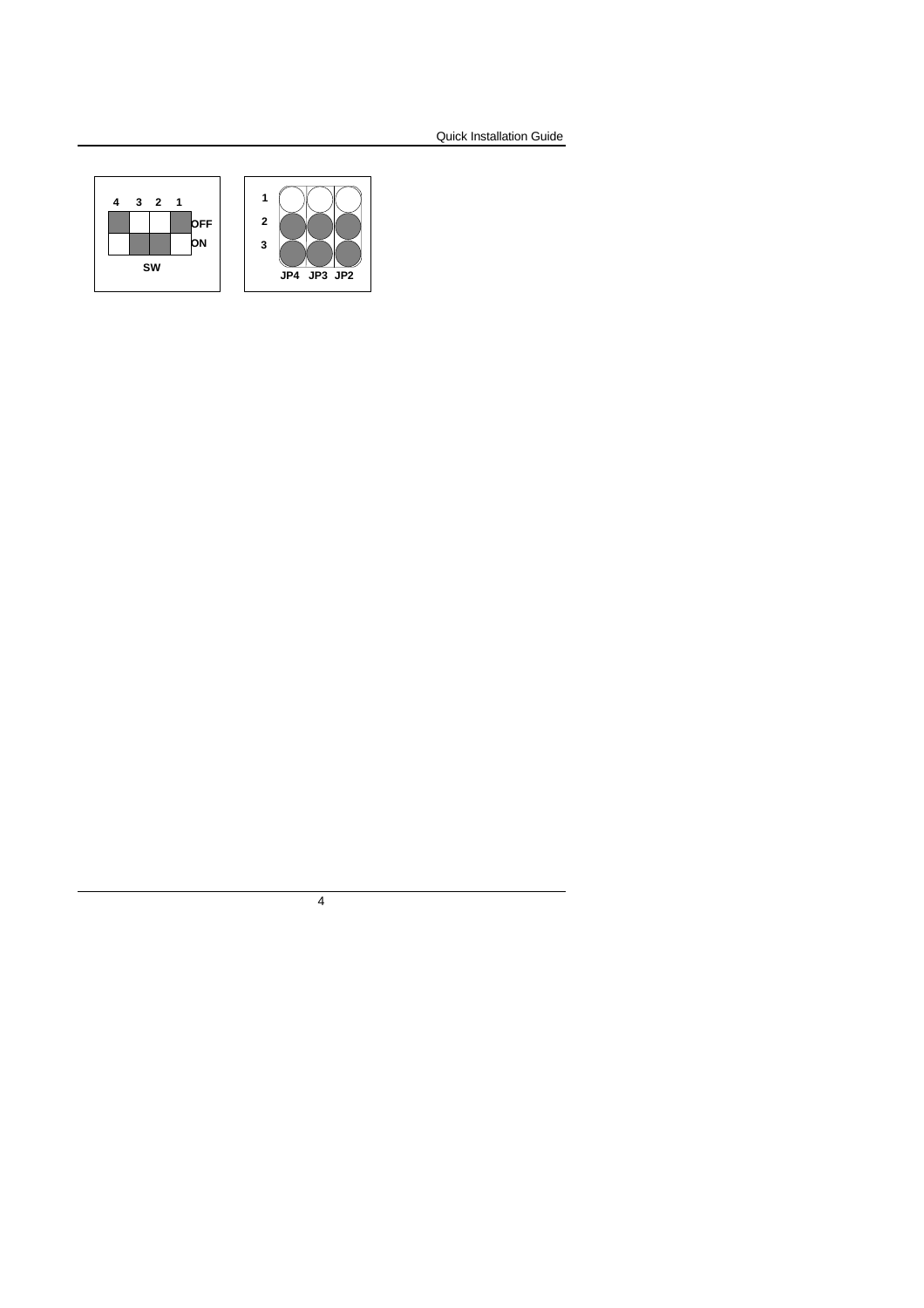4. Celeron<sup>™</sup> 466 MHz / 66MHz FSB





5. Celeron<sup>TM</sup> 500 MHz / 66MHz FSB





6. Celeron<sup>™</sup> 533 MHz / 66MHz FSB





7. Celeron<sup>TM</sup> 566 MHz / 66MHz FSB





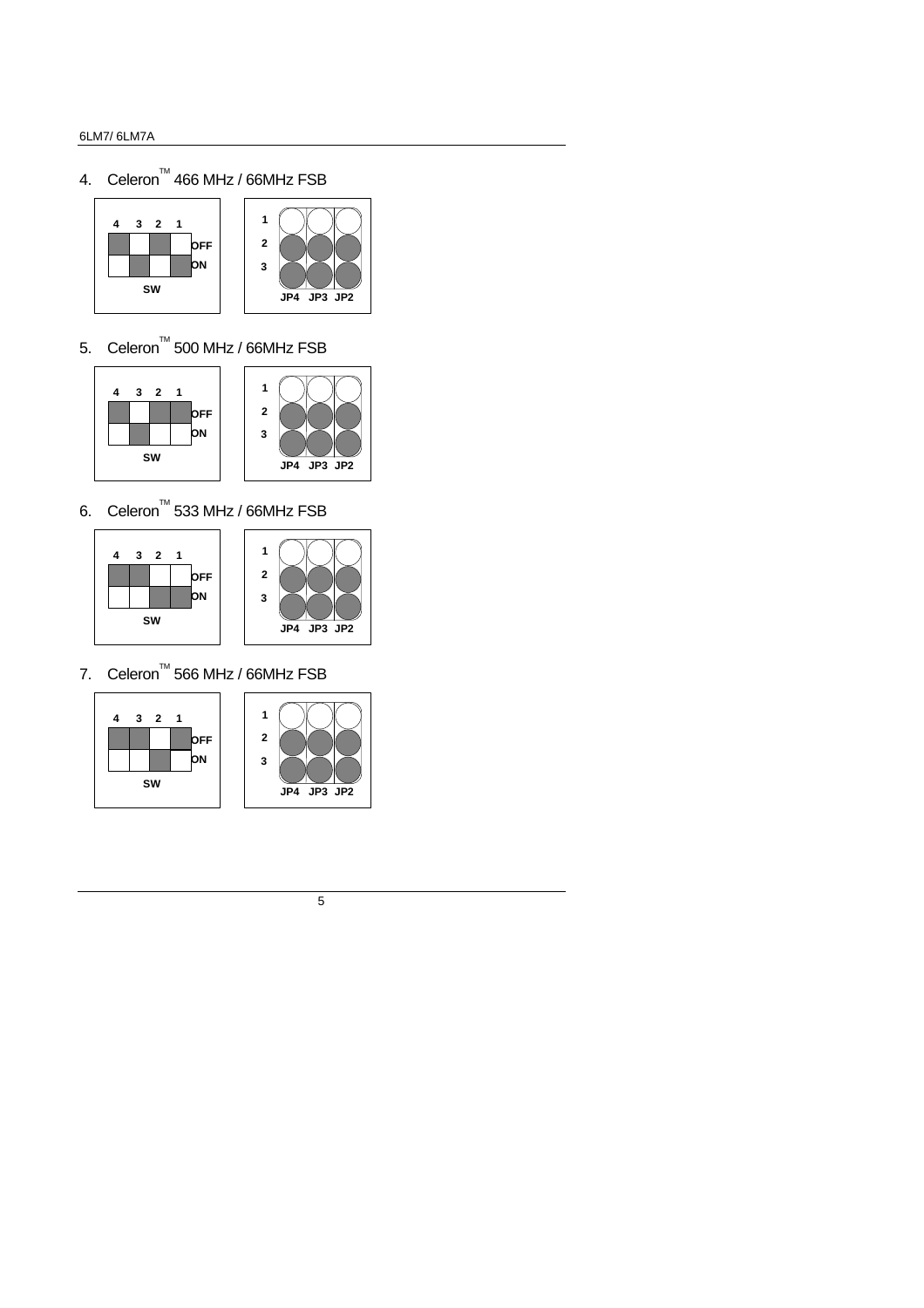

GD : Green Function LED

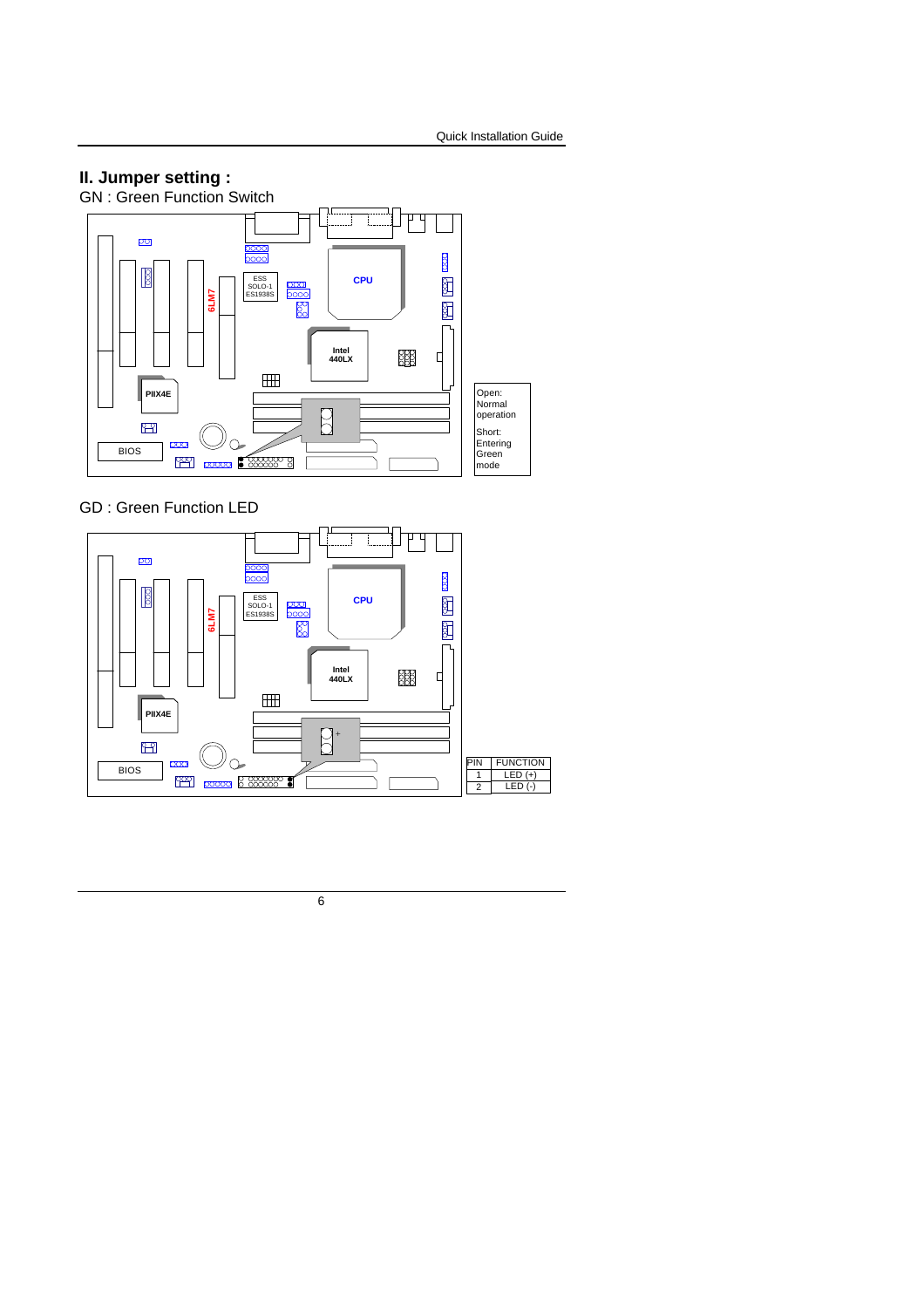

SPKR: External Speaker/ Internal Buzzer Connector

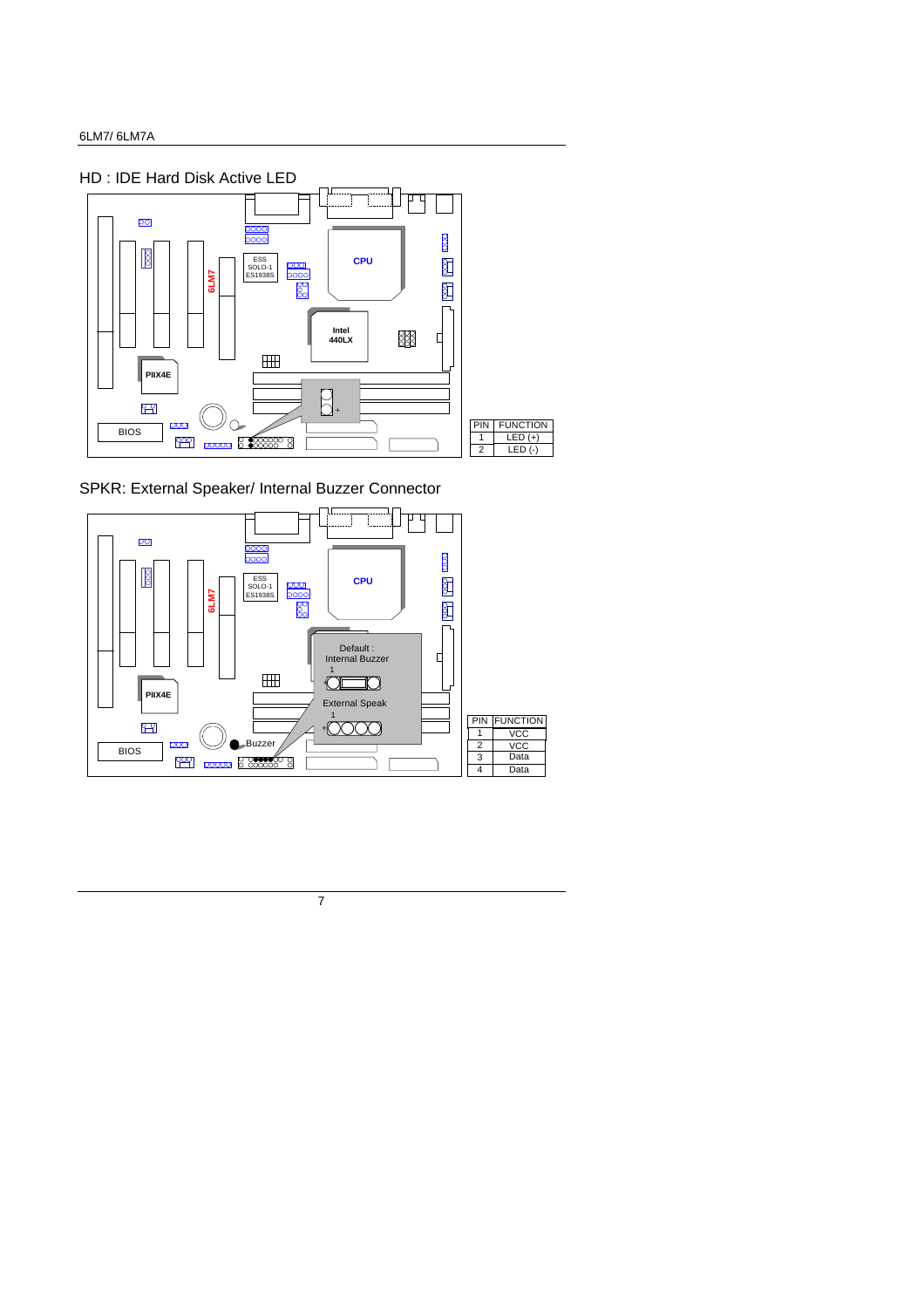

PWR : Power LED Connector (as 3 steps ACPI LED)

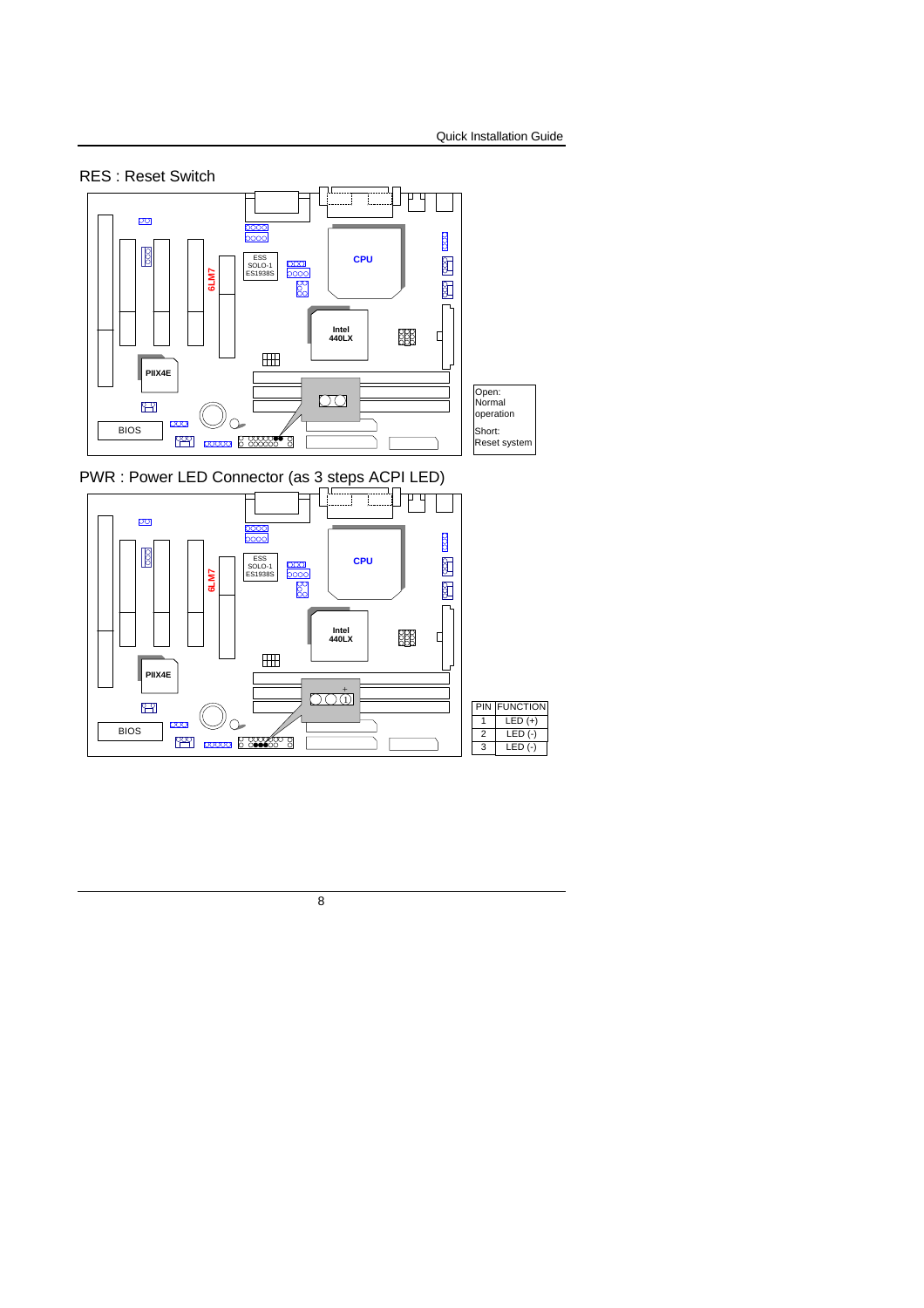**BIOS** 

 $\mathbb{C}$  $\overline{\text{000}}$ 

**PER 1999 1999** 



9

 $\supset$  $\sqrt{ }$  4 5

 $\overline{NC}$ POWER (+)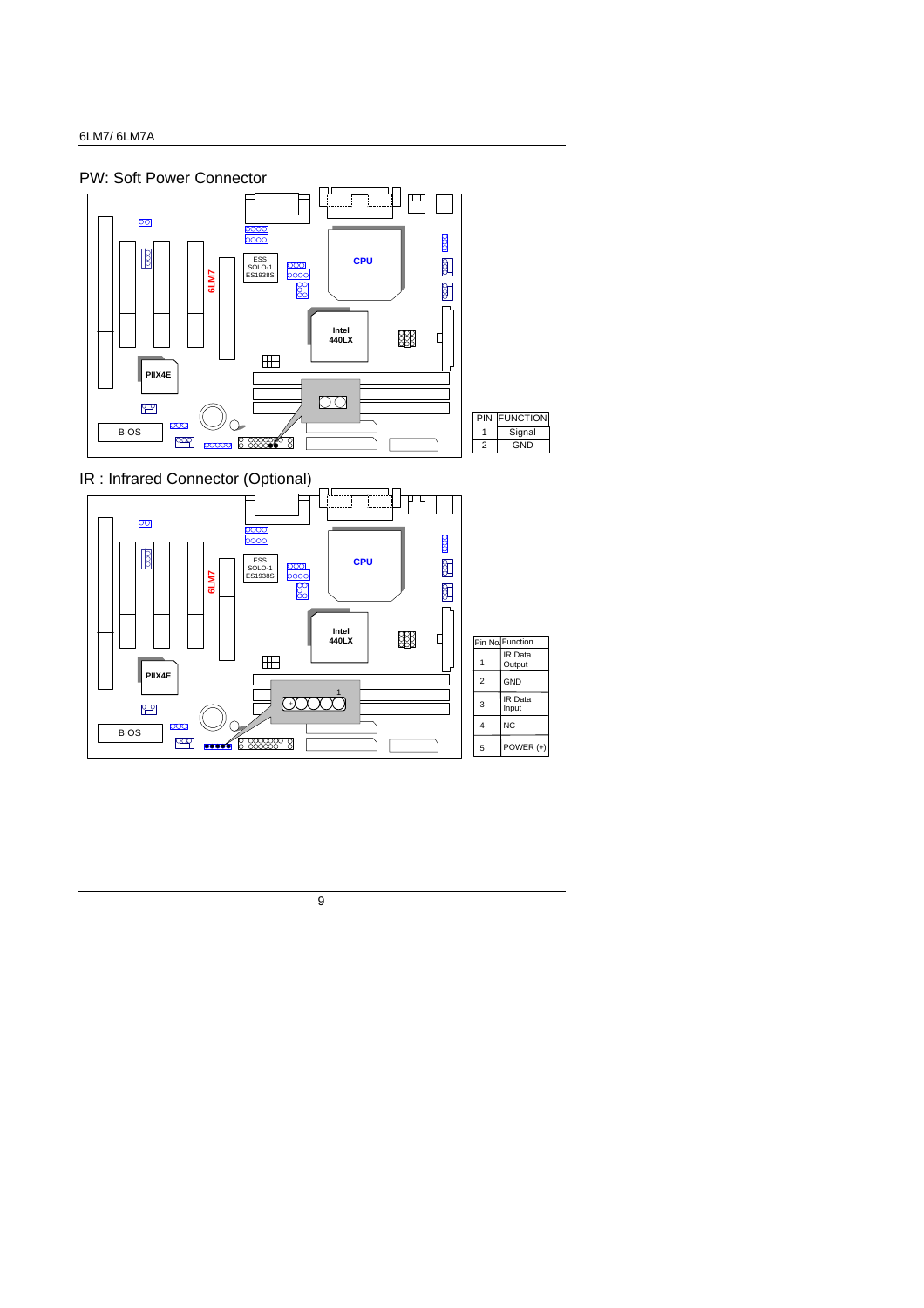PS/2 Mouse / Keyboard Connector



J13:CLEAR CMOS Function

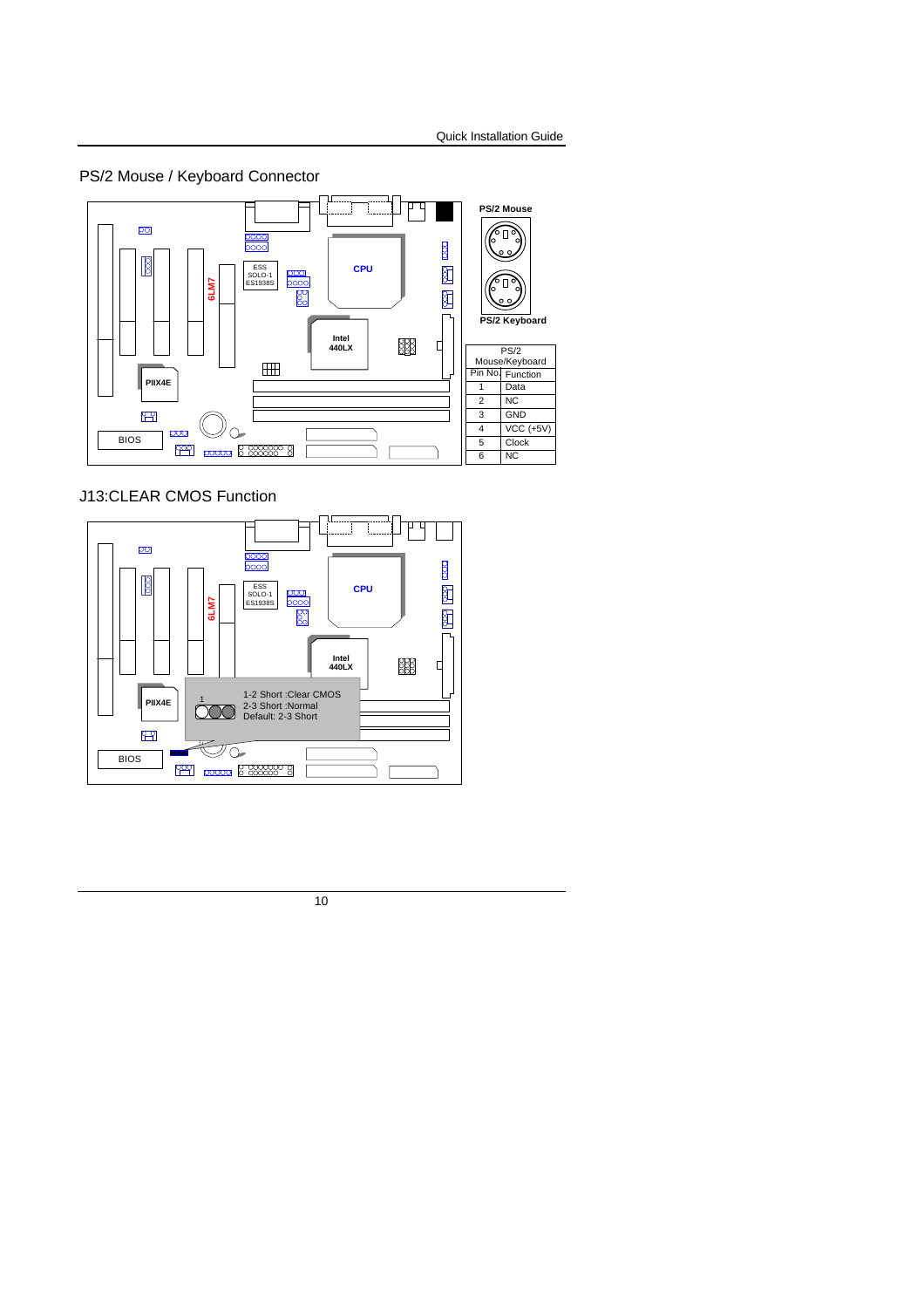

POWER FAN : POWER Cooling Fan Power Connector

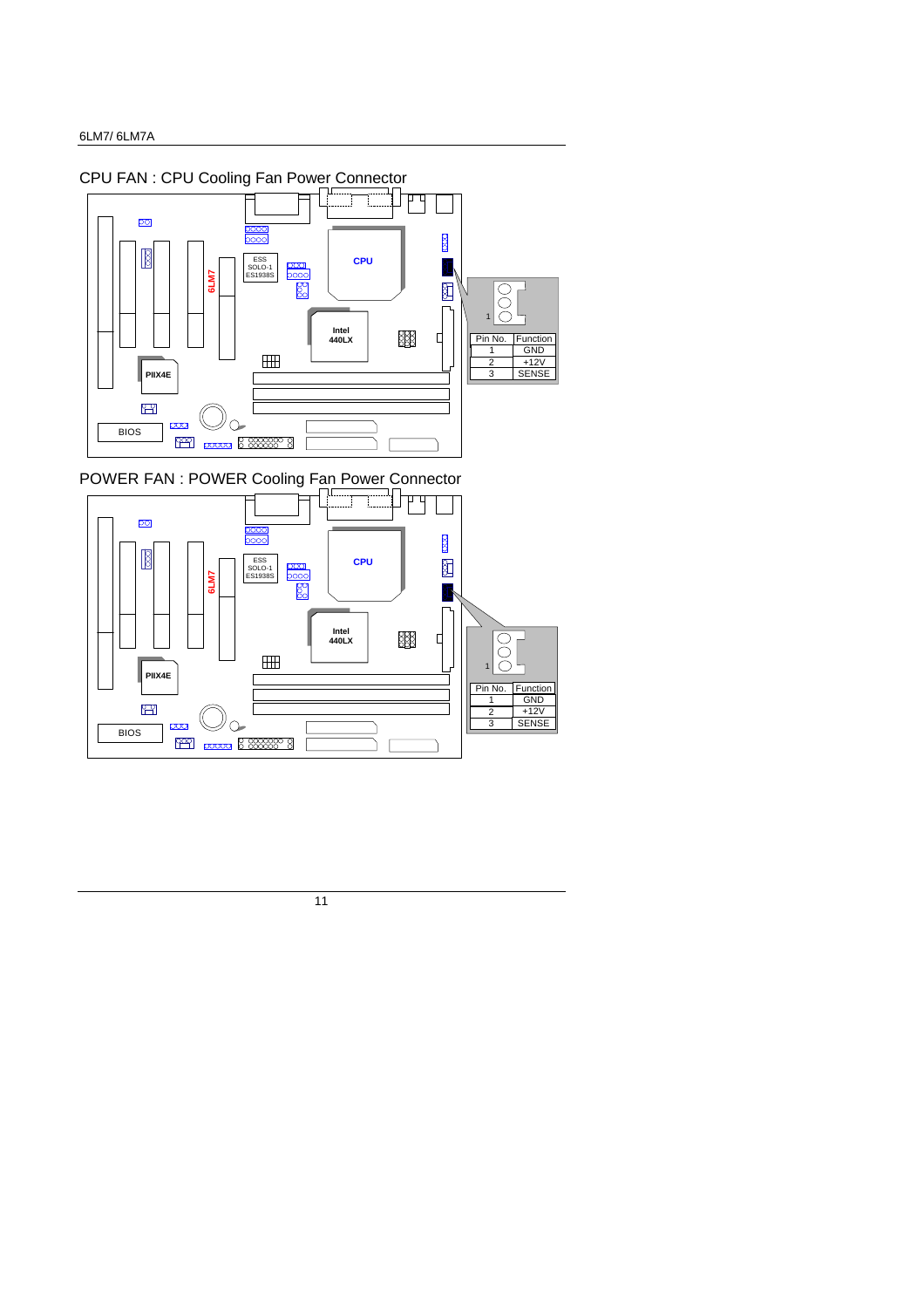

SYSTEM FAN : SYSTEM Cooling Fan Power Connector

IDE1: For Primary IDE port

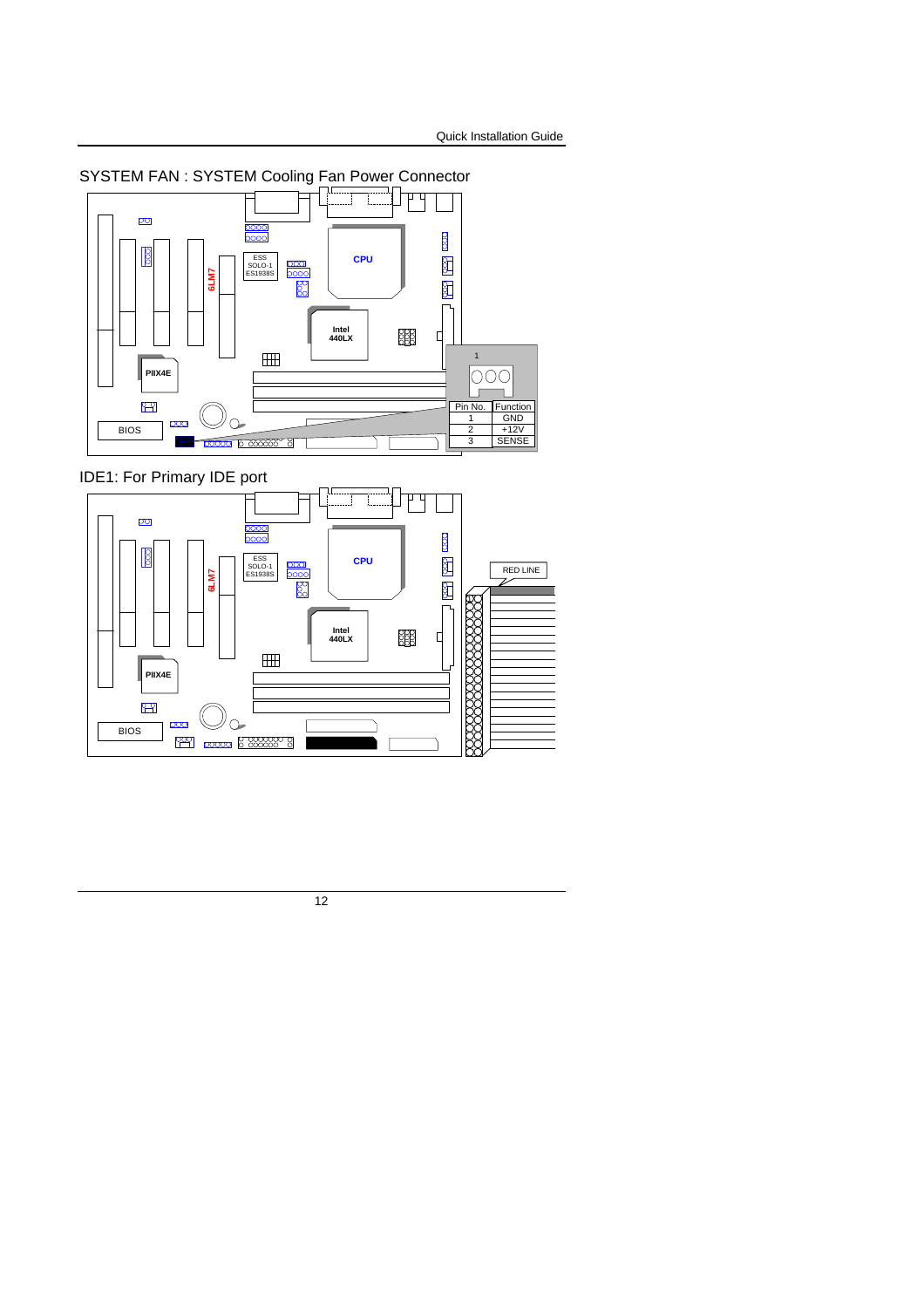**BIOS** 

**PAPI poord** 8 888888 8

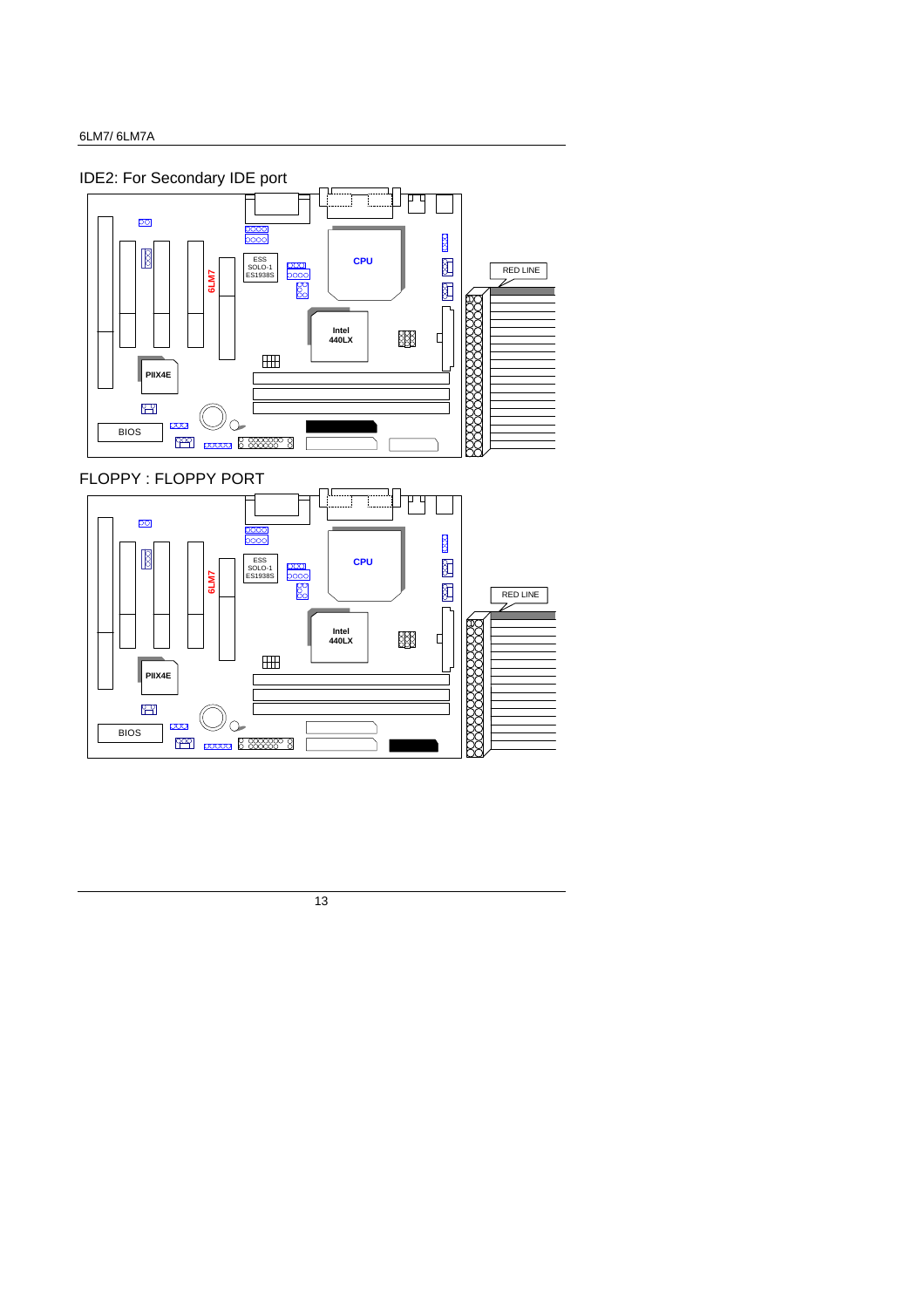

### COM A / COM B / LPT PORT

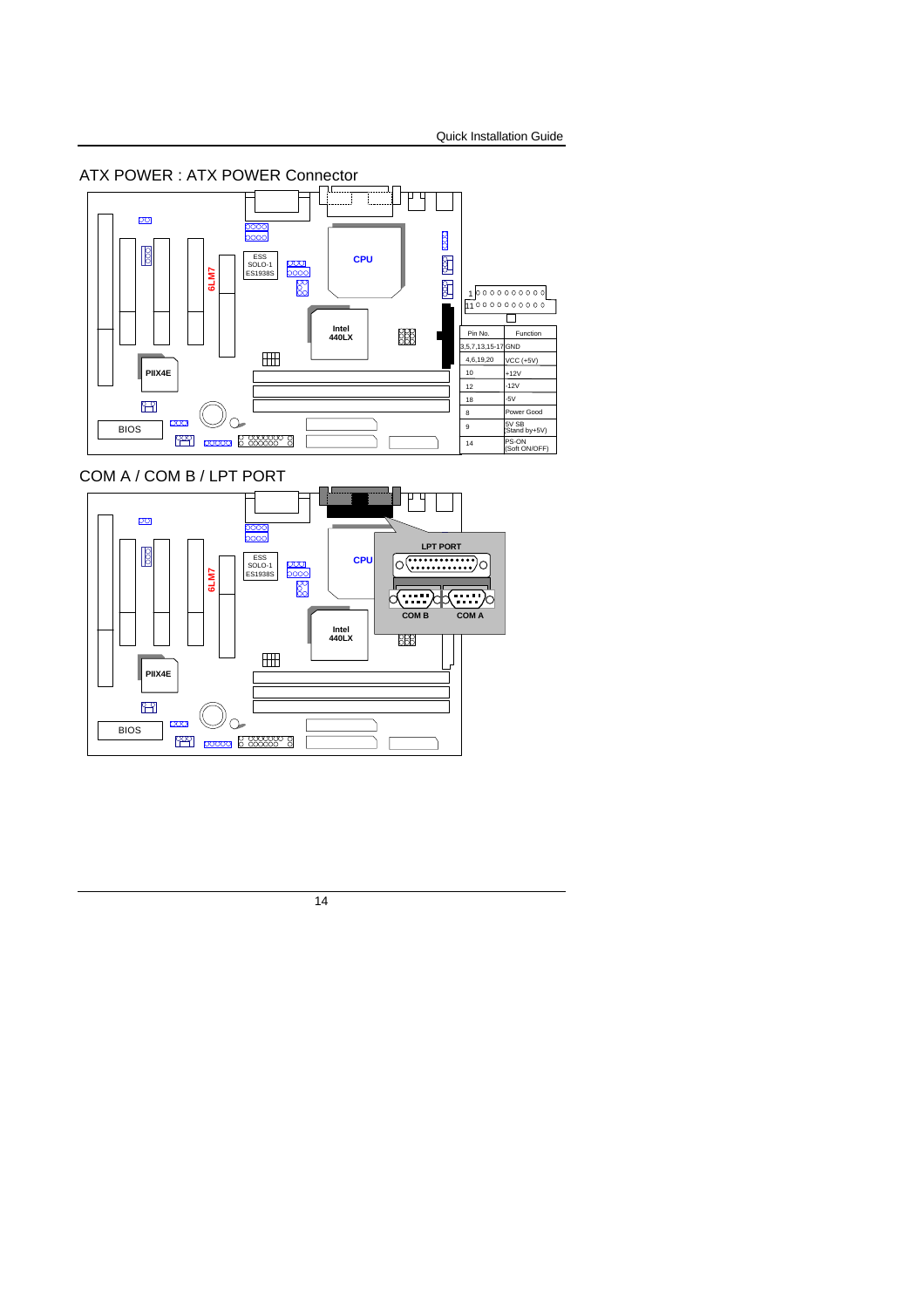

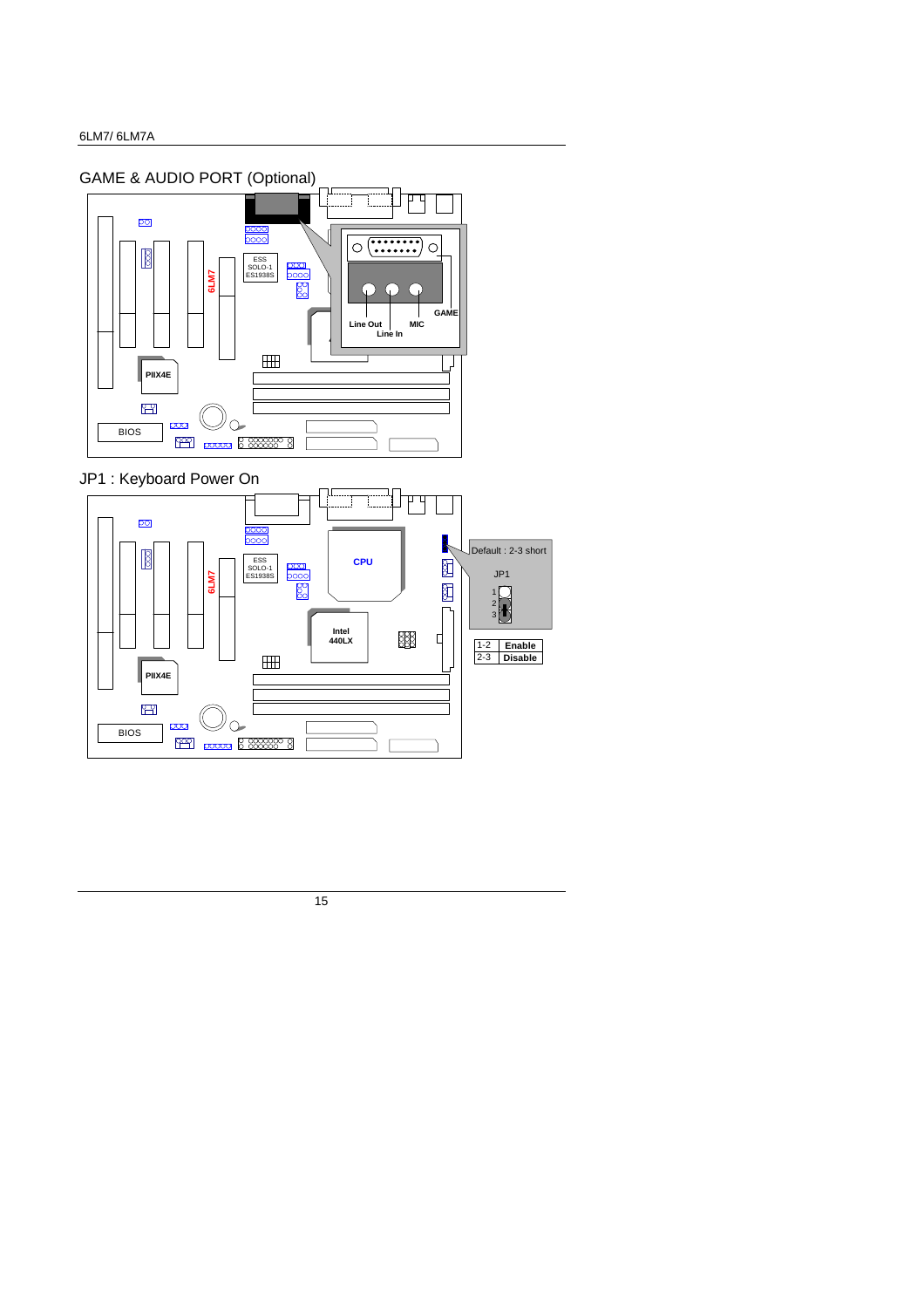

JP8: Wake on LAN

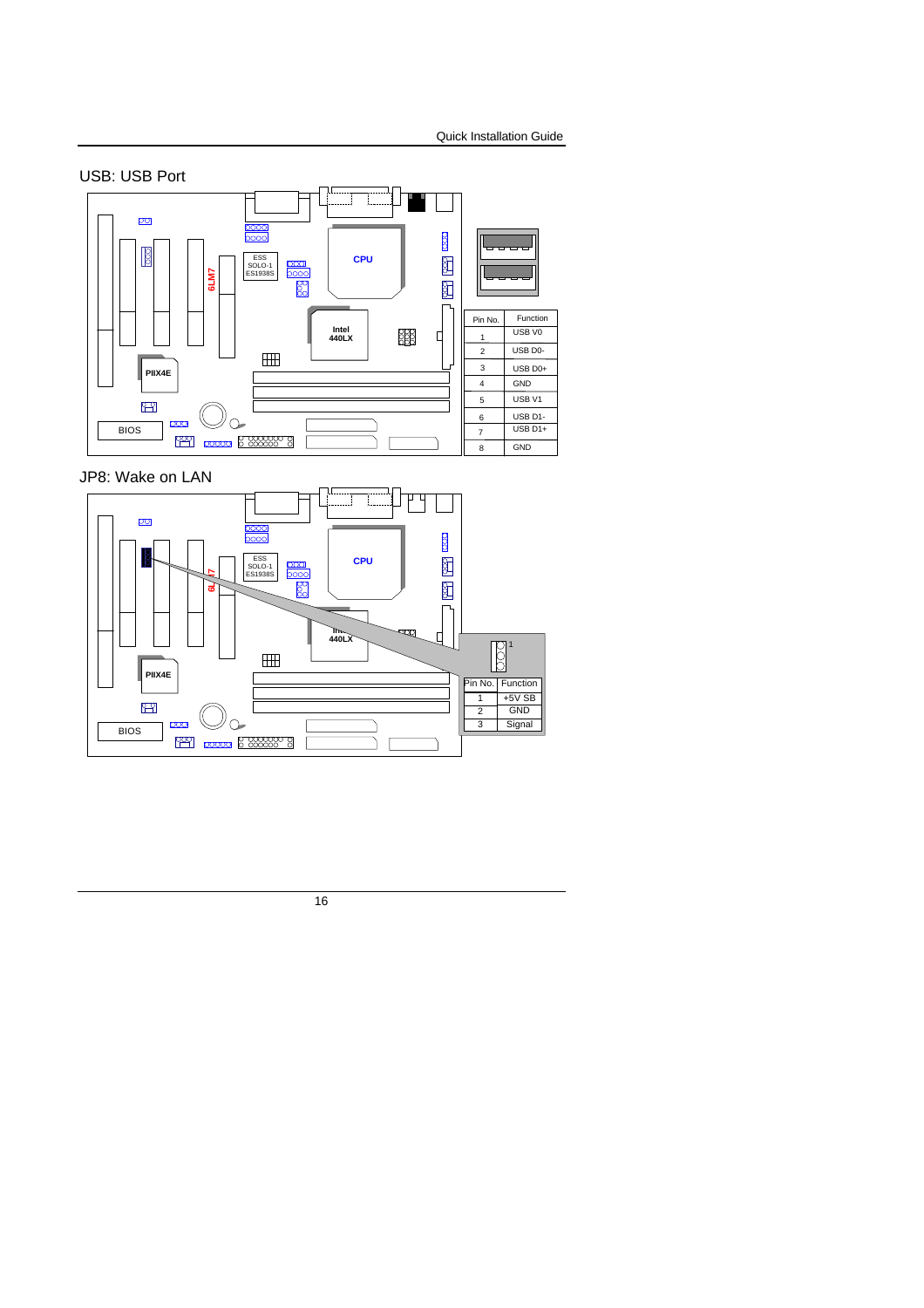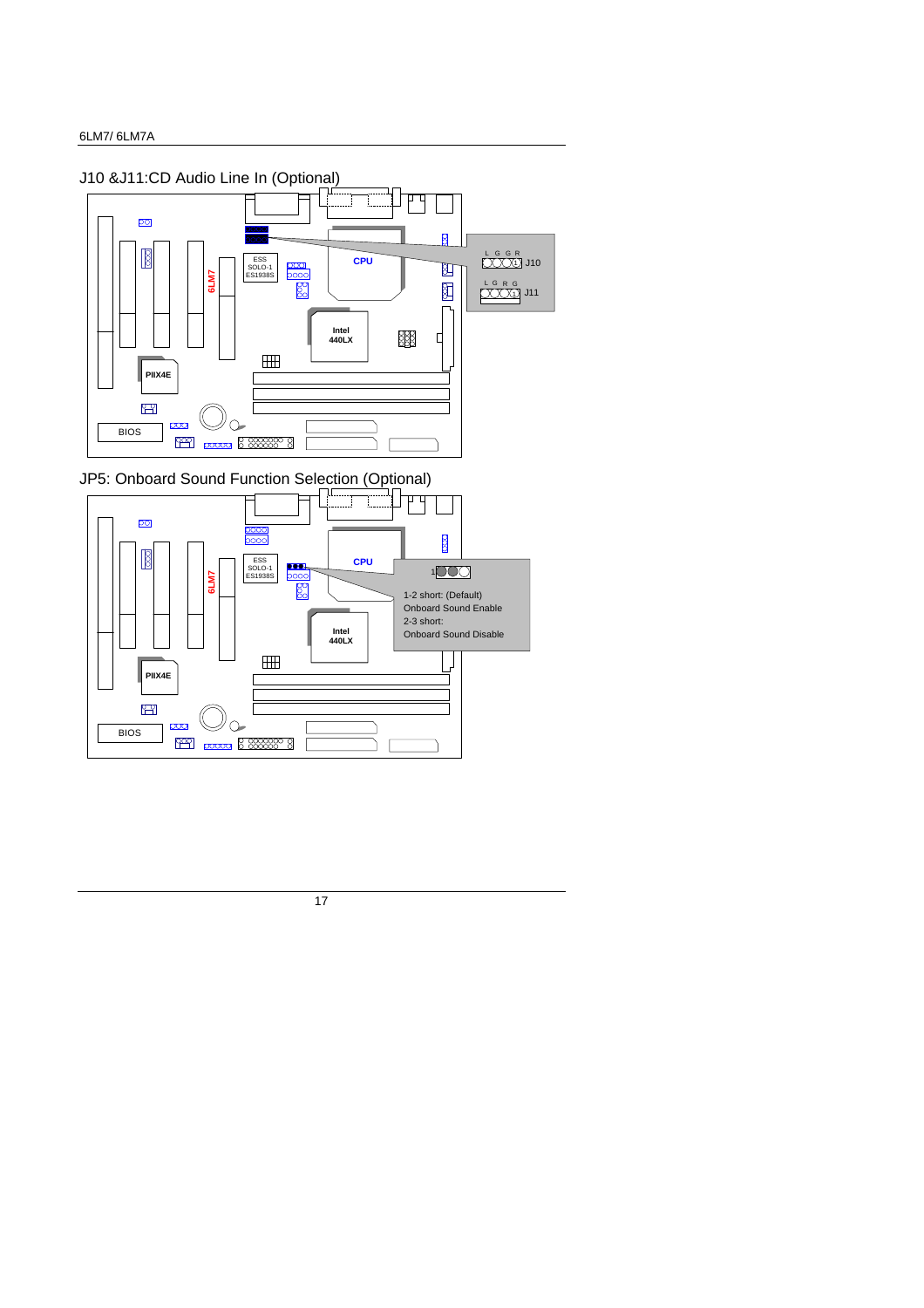

JP10:SB-LINK Creative PCI Sound Card Support(Optional)

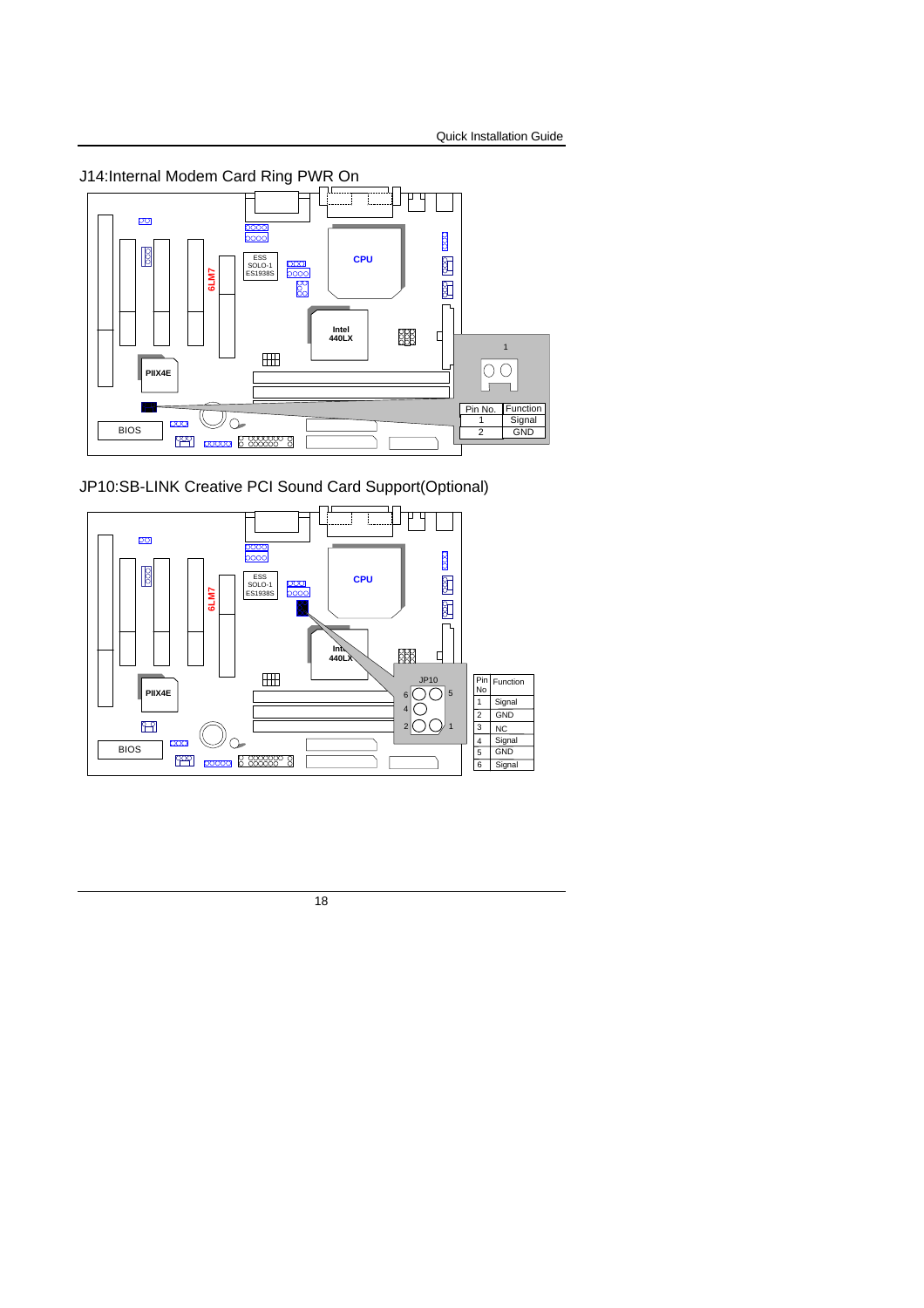TEL: The connector is for Modem with internal voice connector.



JP9:CASE OPEN Function

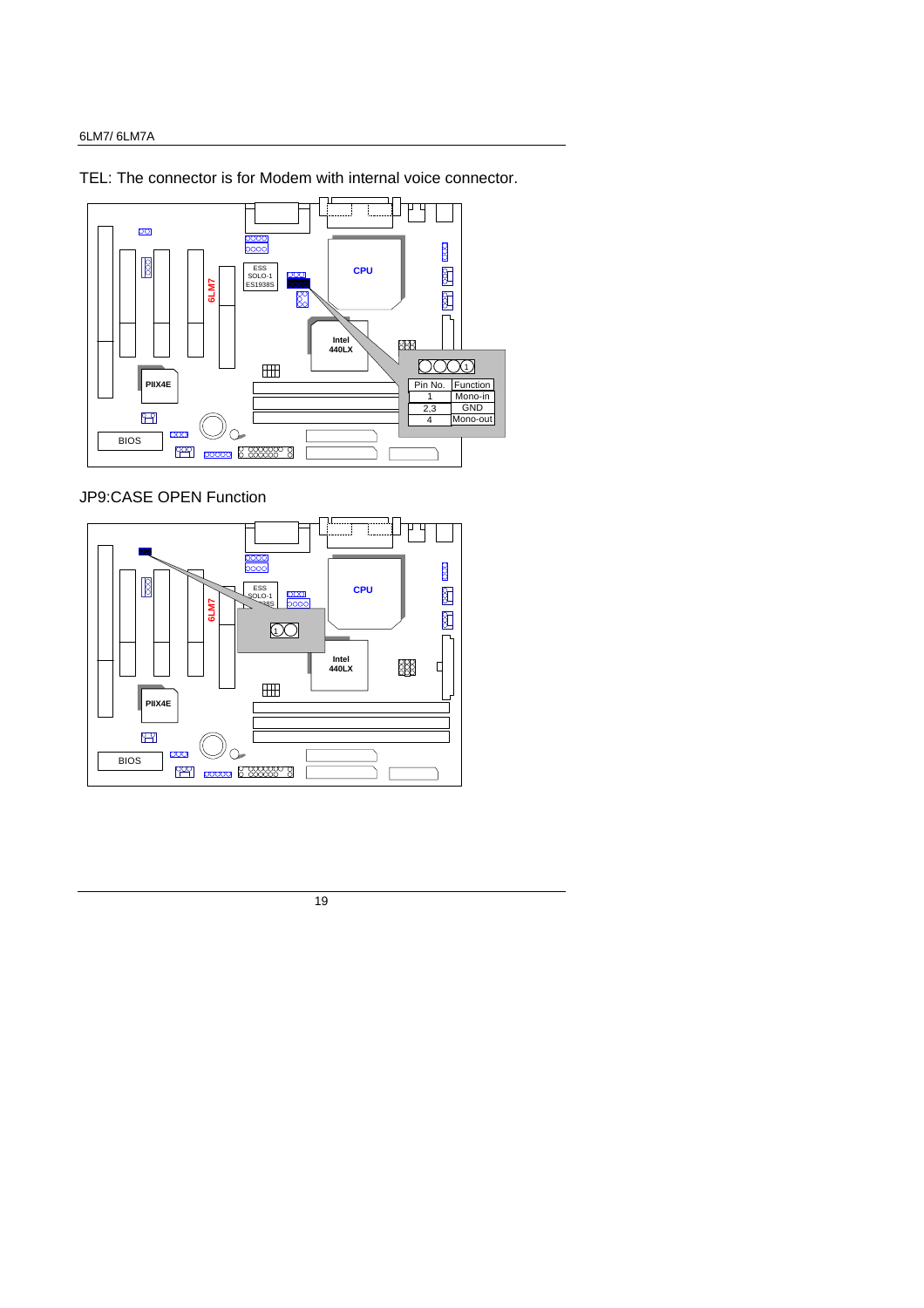

- $\bullet$  Danger of explosion if battery is incorrectly replaced.
- $\bullet$  Replace only with the same or equivalent type recommended by the manufacturer.
- $\bullet$  Dispose of used batteries according to the manufacturer's instructions.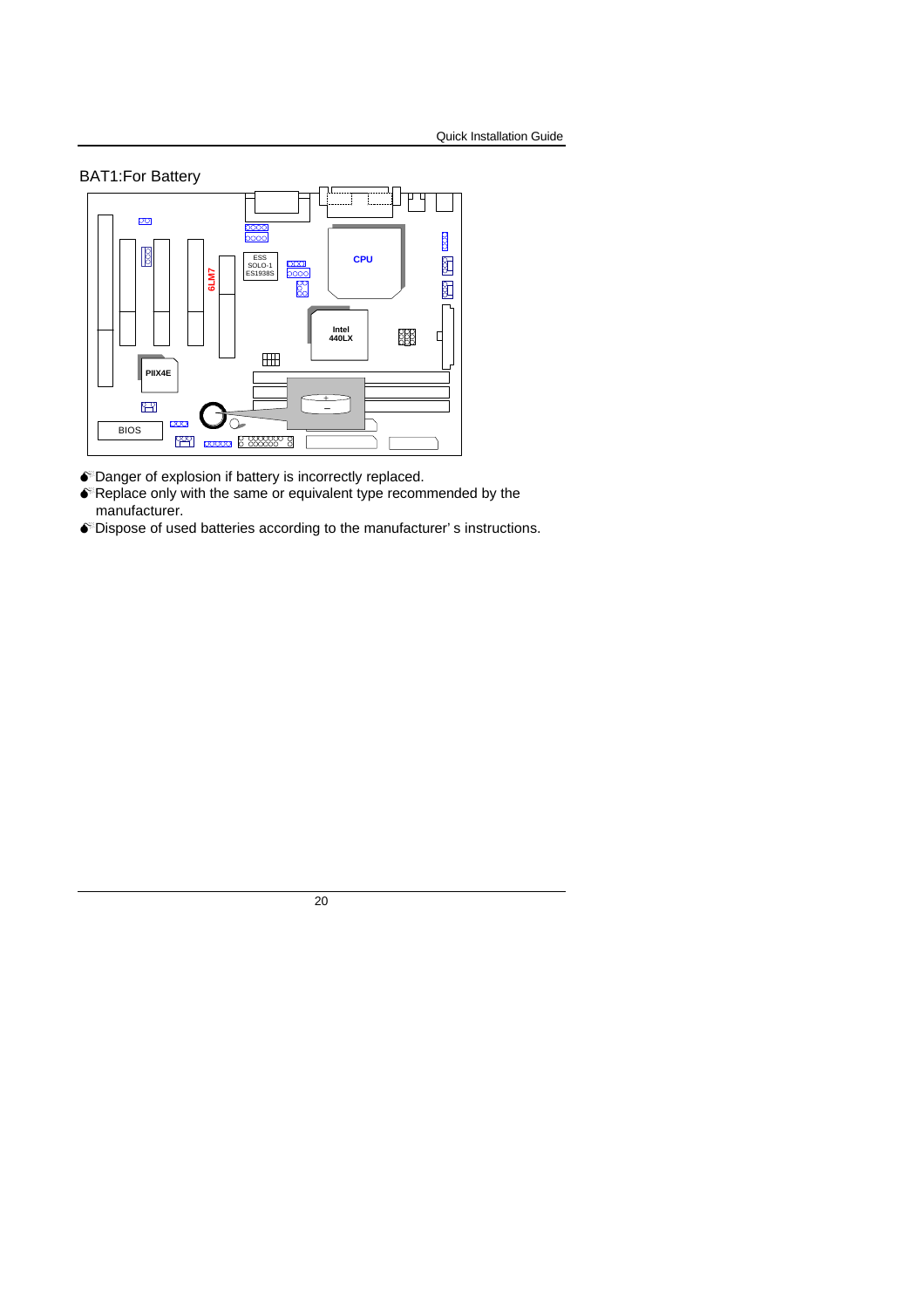#### **III. Top Performance Test Setting:**

The following performance data list is the testing results of some popular benchmark testing programs.

Users have to modify the value for each item in chipset features as follow for top performance setting.

| CHIPSET FEATURES SETUP                                                                                                                                                                                                                                                                                                                                                                                                                                                                                                                                                   | ROM PCI/ISA BIOS (2A69KG0F)<br>AWARD SOFTWARE, INC.                                                                                                                                                                                                                                                                                             |
|--------------------------------------------------------------------------------------------------------------------------------------------------------------------------------------------------------------------------------------------------------------------------------------------------------------------------------------------------------------------------------------------------------------------------------------------------------------------------------------------------------------------------------------------------------------------------|-------------------------------------------------------------------------------------------------------------------------------------------------------------------------------------------------------------------------------------------------------------------------------------------------------------------------------------------------|
| Auto Configuration<br>Enabled<br><b>DRAM Speed Selection</b><br>Fast<br>Middle<br>Memory Buffer Strength<br>Non-ECC<br>DRAM Data Integrity Mode<br>16 Bit I/O Recovery Time<br>Memory Hole At 15M-16M<br>Disabled<br>Delayed Transaction<br>Disabled<br>SDRAM RAS-to-CAS Delay<br>Fast<br>SDRAM RAS Precharge Time<br>Fast<br>SDRAM CAS latency Time<br>2<br>Spread Spectrum<br>Disabled<br>Slow Down CPU Duty Cycle<br>Normal<br>Shutdown Temp. (°C/°F)<br>75/167<br>**Temp. Select (°C/°F)**<br>CPU : 70/158<br>**Temperature Alarm **<br>CPU No<br>**Fan Fail Alarm** | : No<br>Reset Case Open Status<br><b>No</b><br>Case Opened<br>** Current Temp. (°C/°F)**<br>CPU: 33/91<br>** Current Fan Speed (RPM)**<br>SYS.:0<br>CPU: 5443<br>POWER:0<br>** Current Voltage (V) **<br>UCC3:3.56<br>UCORE: 1.95 VGTL: 1.52<br>$+120: 12.52$<br>$+50:5.08$<br>$-120: -11.86$<br>$-50:-5.09$<br><b>VBAT: 3.26</b><br>5USB: 5.05 |
| POWER No<br>CPU: No<br>SYS. No.                                                                                                                                                                                                                                                                                                                                                                                                                                                                                                                                          | ESC<br>FR<br>FP<br>FP<br>↑↓◆← : Select Item<br>Quit<br>: HeIp<br>$PU/PD/+/-$ : Modify<br>(Shift)F2:<br>Old Values<br>Color<br>Load BIOS<br>Defaults<br>LOAD SETUP DEFAULTS                                                                                                                                                                      |

\*The above settings have to modify according to different kinds of CPU, SDRAM, and peripherals for your system to work properly.